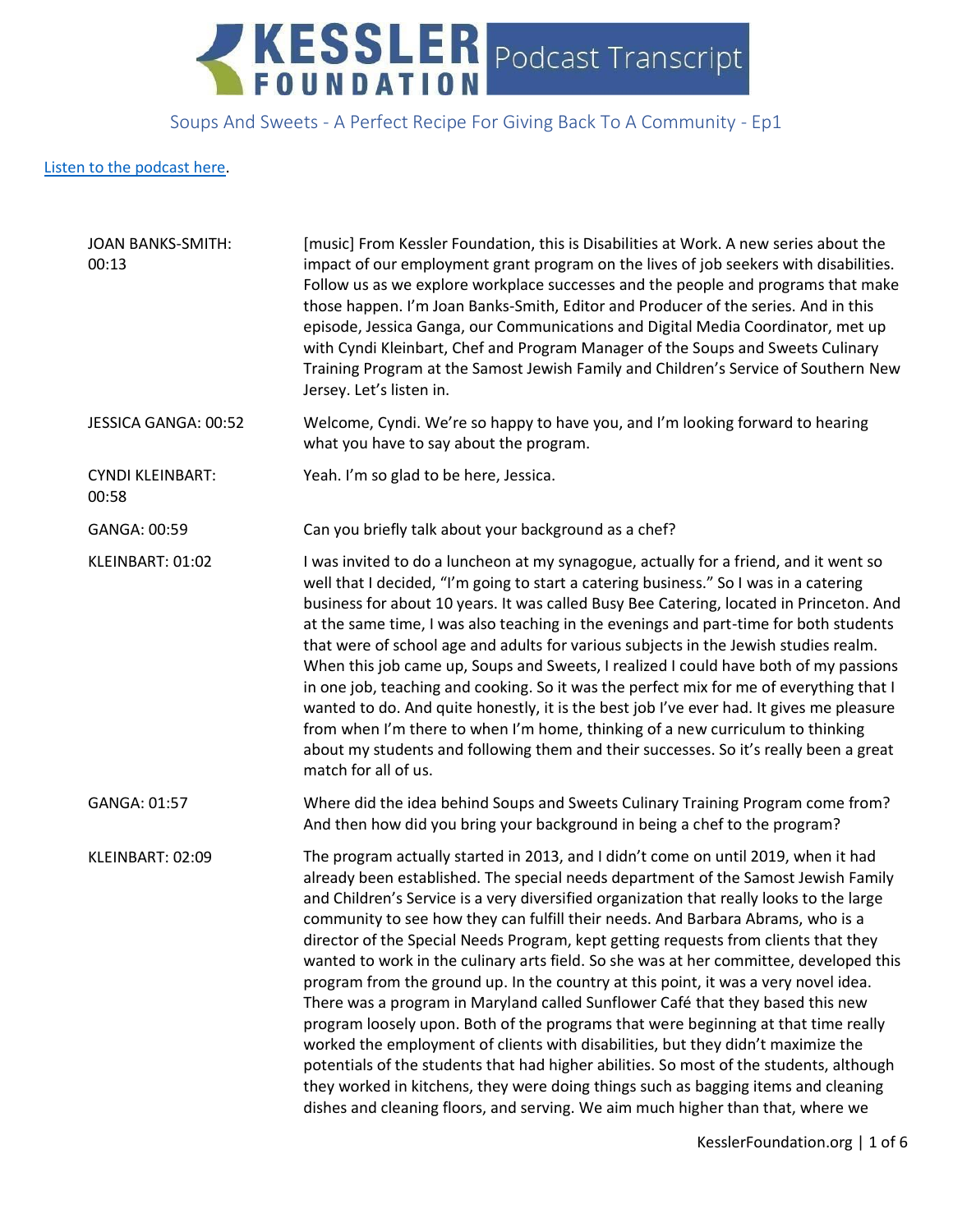|                  | actually teach the students to use weights and measures and knife skills and oven<br>skills and stovetop cooking. They know how to make roux and sauces and soups and<br>mirepoix. We really have a universal program that teaches them how to work in<br>virtually any commercial kitchen that is out there. They also get credentialed in the<br>ServSafe Food Handler's program, which is actually a real big plus for them when they<br>go looking for jobs.                                                                                                                                                                                                                                                                                                                                                                                                                                                                                                                                                                                                                                                                                                                                                                                                                                                                                                                                                                                                                                                                                                                                                                                                                                                                                                                                                                                                               |
|------------------|--------------------------------------------------------------------------------------------------------------------------------------------------------------------------------------------------------------------------------------------------------------------------------------------------------------------------------------------------------------------------------------------------------------------------------------------------------------------------------------------------------------------------------------------------------------------------------------------------------------------------------------------------------------------------------------------------------------------------------------------------------------------------------------------------------------------------------------------------------------------------------------------------------------------------------------------------------------------------------------------------------------------------------------------------------------------------------------------------------------------------------------------------------------------------------------------------------------------------------------------------------------------------------------------------------------------------------------------------------------------------------------------------------------------------------------------------------------------------------------------------------------------------------------------------------------------------------------------------------------------------------------------------------------------------------------------------------------------------------------------------------------------------------------------------------------------------------------------------------------------------------|
| GANGA: 03:50     | Besides the cooking skills that you just described that they receive, what other skills<br>do these students gain by being a part of the program?                                                                                                                                                                                                                                                                                                                                                                                                                                                                                                                                                                                                                                                                                                                                                                                                                                                                                                                                                                                                                                                                                                                                                                                                                                                                                                                                                                                                                                                                                                                                                                                                                                                                                                                              |
| KLEINBART: 03:59 | The program is 200 hours over the course of 6 months. During that time, we have<br>about a dozen hours at a minimum for what we call soft skills. How to be professional,<br>hygiene, how to work as a team player, body mechanics. And those are classroom<br>lectures. And they are really taught at the beginning of the 200 hours. And then we<br>work throughout the 200 hours incorporating those soft skills into the kitchen,<br>teaching students really how to get along with each other, how to respect authority,<br>how to deal with difficult issues that may come up between their supervisors and/or<br>their peers. And we actually individualize the training as needed for each of the<br>students because each of our students comes with an issue or more, and they're not<br>necessarily the same issues. So we really do try to individualize our training,<br>particularly with these soft skills.                                                                                                                                                                                                                                                                                                                                                                                                                                                                                                                                                                                                                                                                                                                                                                                                                                                                                                                                                     |
| GANGA: 05:02     | It sounds like the students gain a very well-rounded education through the program.                                                                                                                                                                                                                                                                                                                                                                                                                                                                                                                                                                                                                                                                                                                                                                                                                                                                                                                                                                                                                                                                                                                                                                                                                                                                                                                                                                                                                                                                                                                                                                                                                                                                                                                                                                                            |
| KLEINBART: 05:08 | Yes. That's our goal.                                                                                                                                                                                                                                                                                                                                                                                                                                                                                                                                                                                                                                                                                                                                                                                                                                                                                                                                                                                                                                                                                                                                                                                                                                                                                                                                                                                                                                                                                                                                                                                                                                                                                                                                                                                                                                                          |
| GANGA: 05:11     | Are they trained by professional chefs?                                                                                                                                                                                                                                                                                                                                                                                                                                                                                                                                                                                                                                                                                                                                                                                                                                                                                                                                                                                                                                                                                                                                                                                                                                                                                                                                                                                                                                                                                                                                                                                                                                                                                                                                                                                                                                        |
| KLEINBART: 05:14 | I am the professional chef, not CIA certified, but I am the professional chef, having<br>had not only 10 years' experience in catering but also, I do many online classes for<br>various organizations. So yes, they have that. We also have a full-time occupational<br>therapist that works with them, particularly in selecting the students and working<br>with their individual need. And her name is Nancy, and she's wonderful. We also have<br>a team of volunteers that works. Often, some students need one on one or closer<br>attention. So the team of volunteers, many of them who are in the special needs field<br>- occupational therapists, speech therapists, or others like that - that work with the<br>students on an as-needed basis. Fortunately, the special needs program that I work<br>with has an amazing employment specialist department where students are, from the<br>get-go, are given a specialist that works with them in terms of identifying their<br>strengths and weaknesses and then helping them to find employment. Students are<br>required actually as best as we can require that to find employment within six months<br>of graduation. And they are assisted in that by the specialist who also works with<br>them after they've found a job coaching them. Depending on the need of the<br>individual student and their position, this coach specialist helps find them the<br>employment and works with them to make sure they are successful in the job that<br>they achieve. We tell our students that they are with us for life. That we are their<br>family. That once they come into the program, we don't let them go. We are proud of<br>all of them. We bring them back for graduations for future students. We interact with<br>them. Especially over COVID, we've invited all of our students past and present to |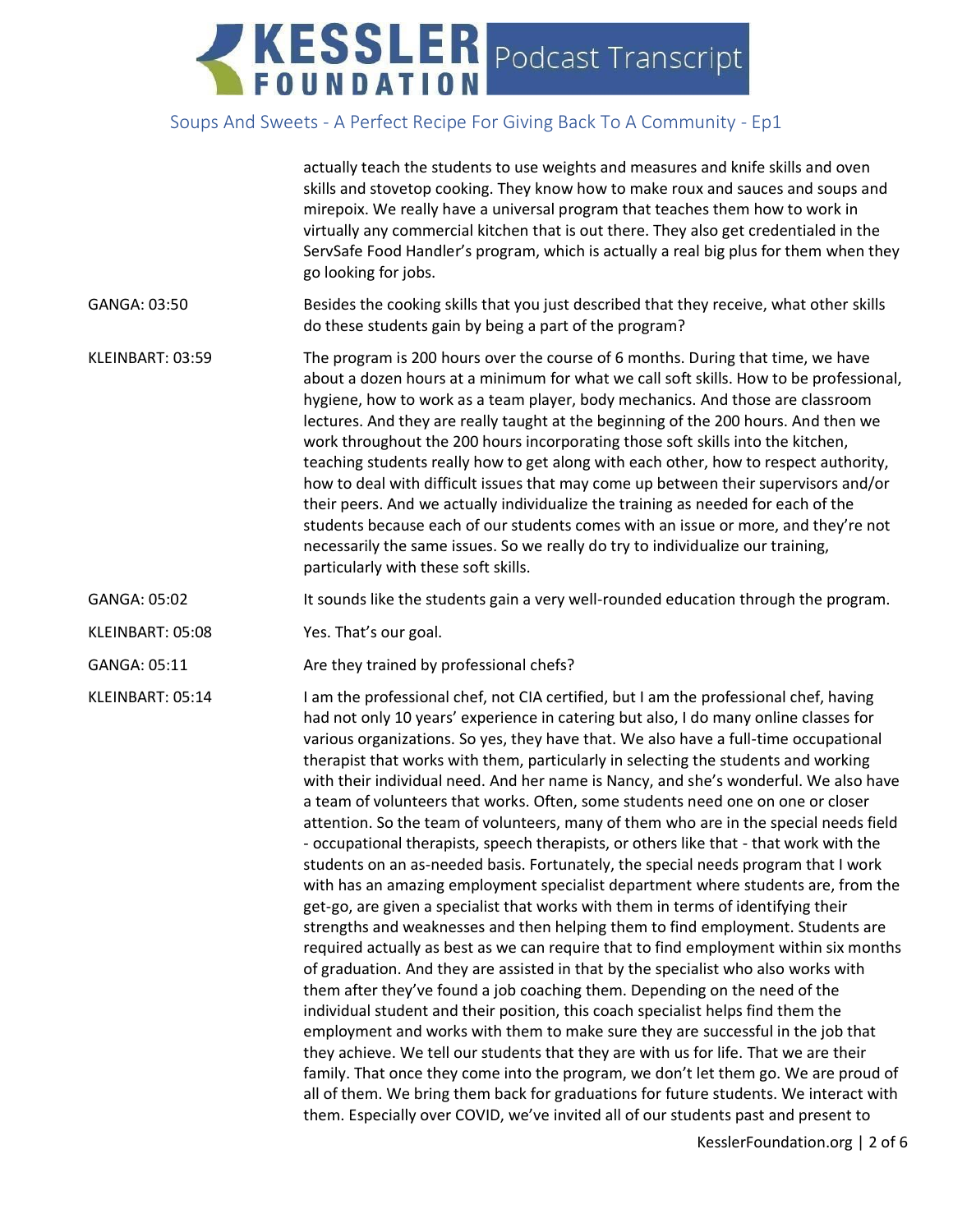|                  | participate in events that allow them to feel part of a community and supported and<br>loved. So I think there is a really good community that we're building that gives the<br>students and their families a sense of belonging and a sense that there's someone<br>that they can reach out to in our program so that they're not on their own, especially<br>if a job falls through or with COVID, particularly that there's issues, they have a place<br>where they can go back to.                                                                                                                                                                                                                                                                                                                                                                                                                                                                                                                                                                                                                                                                                                                                                                                                                                                                                                                                                                                                                                                                                                                                                                                                                                                                                                                                                                                                                                                  |
|------------------|-----------------------------------------------------------------------------------------------------------------------------------------------------------------------------------------------------------------------------------------------------------------------------------------------------------------------------------------------------------------------------------------------------------------------------------------------------------------------------------------------------------------------------------------------------------------------------------------------------------------------------------------------------------------------------------------------------------------------------------------------------------------------------------------------------------------------------------------------------------------------------------------------------------------------------------------------------------------------------------------------------------------------------------------------------------------------------------------------------------------------------------------------------------------------------------------------------------------------------------------------------------------------------------------------------------------------------------------------------------------------------------------------------------------------------------------------------------------------------------------------------------------------------------------------------------------------------------------------------------------------------------------------------------------------------------------------------------------------------------------------------------------------------------------------------------------------------------------------------------------------------------------------------------------------------------------|
| GANGA: 07:28     | You sound very passionate about what you do, and it sounds like a great program.<br>How can someone with a disability sign up to be a part of the program? And do<br>people need to be a member of the Jewish Family and Children's Services of Southern<br>New Jersey?                                                                                                                                                                                                                                                                                                                                                                                                                                                                                                                                                                                                                                                                                                                                                                                                                                                                                                                                                                                                                                                                                                                                                                                                                                                                                                                                                                                                                                                                                                                                                                                                                                                                 |
| KLEINBART: 07:41 | No, they definitely do not need to be a member of the Jewish community. In fact,<br>most of our students are not. Many of our students come through either DDD or DVR<br>in the state. That's not my expertise. I have to be honest with you. That's more of the<br>expertise of my supervisor, Barbara Abrams, and my partner, Nancy Lewis. So there is<br>some funding that comes through those agencies. We also have some high school<br>students that come in their Post High School year in the South Jersey area. So that<br>again is not my expertise. But if you are interested, you can reach out to Barbara<br>Abrams in our special needs department at Samost Jewish Family and Children's<br>Services. This program is very different from some of the other special needs<br>programs in that this type of culinary arts program - we've looked around and we<br>compared and we've worked with other programs - are never self-sustaining. They<br>always require grant funding and other funding. We get part of our funding from the<br>state when they place students with us, but we are really heavily dependent on<br>donors and the community to support the program. Currently, we are pivoting a little<br>bit in what we're going to be doing after we open up from this COVID waystation that<br>we've been in for the last year in that we are now going to start providing food for at<br>least the local and maybe expand more than that if we can food banks. So that was<br>never one of our missions. We did catering, and we were selling our product to<br>support ourselves. But now we're going to try to promote our food in the local food<br>pantries. So that's a brand-new mission that we're going to start when we open up<br>again. And we think that'll help us achieve more of the mission that we urgently set<br>out to do, which was give a very universal education to our students. |
| GANGA: 09:35     | It sounds like you're giving back to the community as well, which is great. What are<br>some of the places students end up working for after completing their training with<br>Soups and Sweets?                                                                                                                                                                                                                                                                                                                                                                                                                                                                                                                                                                                                                                                                                                                                                                                                                                                                                                                                                                                                                                                                                                                                                                                                                                                                                                                                                                                                                                                                                                                                                                                                                                                                                                                                        |
| KLEINBART: 09:50 | We're local in the South Jersey area and when finding them jobs, we have to consider<br>their transportation needs, their ability to get to jobs, the hours that the students can<br>work. So with all that again, the employment specialists and coaches work with them<br>to find what works best for them. But we have gotten them into local restaurants,<br>supermarkets, institutional facilities, such as nursing homes, at day-care centers.<br>They've worked at Chick-fil-A, Chickie's & Pete's, the Bonefish Grill, country clubs,<br>marketplaces, Whole Foods, Rastelli's market, Rock Hill restaurant, Wawa. And we've<br>had really good success. I think it would be worthwhile to note that since we've been<br>open, we've placed about 90 students, which is approximately 80 to 85 percent                                                                                                                                                                                                                                                                                                                                                                                                                                                                                                                                                                                                                                                                                                                                                                                                                                                                                                                                                                                                                                                                                                                          |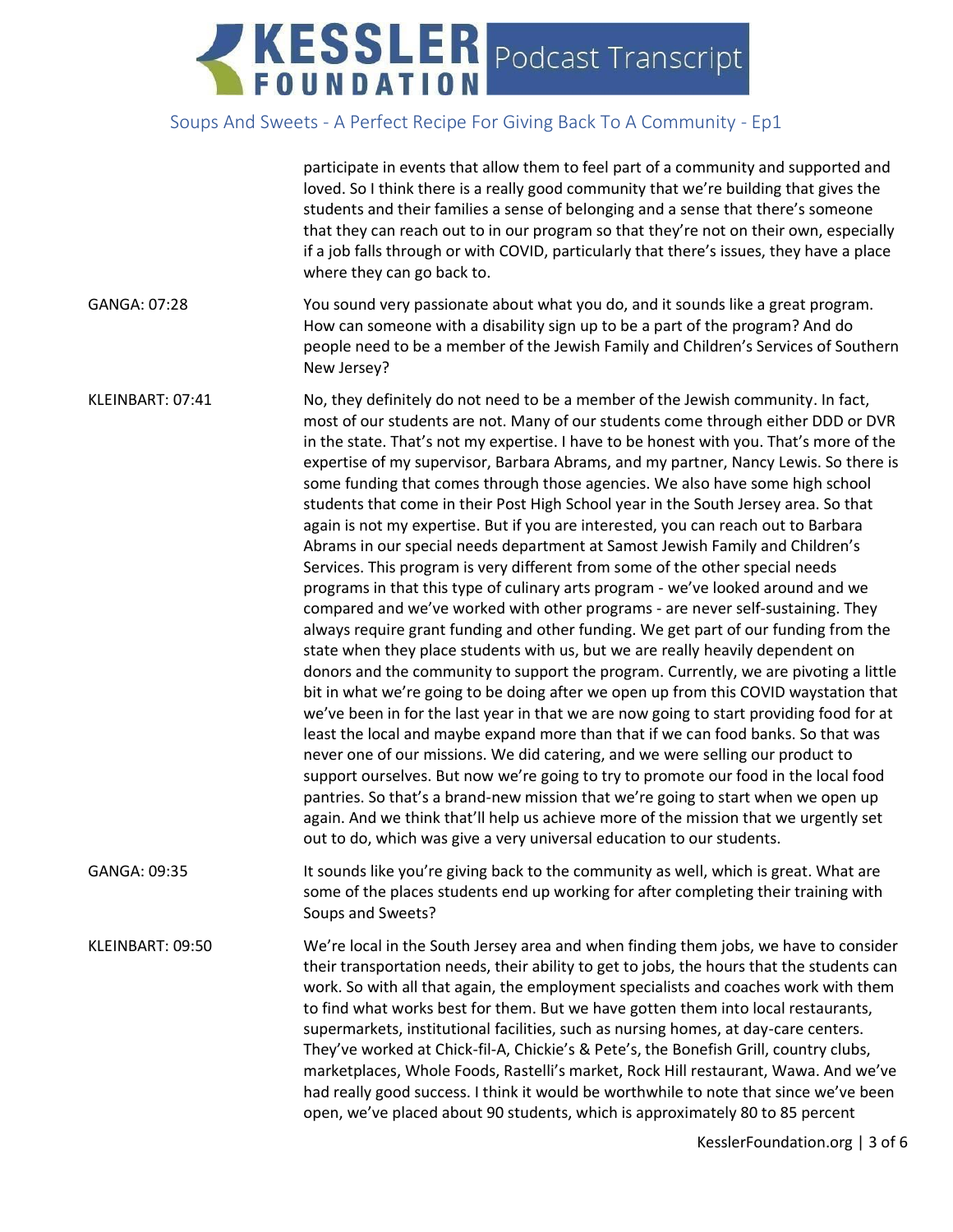|                  | success rate. And for this market with special needs, we're way above the 19%<br>employment for students with special needs. I feel like we've been very, very<br>successful in getting jobs that really maximize their potential. Again, that's the most<br>important thing for my team is to not just get jobs, but get jobs that give these<br>students a sense of fulfillment and their families. To give the family's pride, to let<br>them know that we are going to really let these students challenge themselves. And<br>we don't accept no for an answer. We tell employers, "They can use knives, they can<br>make a soup, they can do all these great things." And we really, really follow through<br>on that promise to the students and their families.                                                                                                                                                                                                                                                                                                                                                                                                                                                                                                                                                                                                                                                                                                                                                                                                                                                                                                                                                                                                                                                                    |
|------------------|-------------------------------------------------------------------------------------------------------------------------------------------------------------------------------------------------------------------------------------------------------------------------------------------------------------------------------------------------------------------------------------------------------------------------------------------------------------------------------------------------------------------------------------------------------------------------------------------------------------------------------------------------------------------------------------------------------------------------------------------------------------------------------------------------------------------------------------------------------------------------------------------------------------------------------------------------------------------------------------------------------------------------------------------------------------------------------------------------------------------------------------------------------------------------------------------------------------------------------------------------------------------------------------------------------------------------------------------------------------------------------------------------------------------------------------------------------------------------------------------------------------------------------------------------------------------------------------------------------------------------------------------------------------------------------------------------------------------------------------------------------------------------------------------------------------------------------------------|
| GANGA: 11:28     | Are people able to purchase the baked goods, and the food created by the students?<br>And if so, how can people do that?                                                                                                                                                                                                                                                                                                                                                                                                                                                                                                                                                                                                                                                                                                                                                                                                                                                                                                                                                                                                                                                                                                                                                                                                                                                                                                                                                                                                                                                                                                                                                                                                                                                                                                                  |
| KLEINBART: 11:36 | Prior to the COVID shutdown, that's how we funded a portion of our program. Like I<br>said, the program is not sustainable, but we were able to make a percentage back by<br>doing catering. We've decided for a number of reasons to pivot and we are going to<br>be reopening without the catering and sales part of our program right now because<br>we feel the need to stock the shelves of the food pantries is of utmost importance<br>right now. We have to see how that goes and whether we'll be able to do both. But<br>currently, we're not selling the product. Our products, by the way, we're very, very<br>popular and a lot of the community is upset that we're not going to be selling it. But<br>we really feel like we want to make sure that we're fulfilling the mission of the<br>program first and then look at whether we can do more with the sales at a later date.                                                                                                                                                                                                                                                                                                                                                                                                                                                                                                                                                                                                                                                                                                                                                                                                                                                                                                                                           |
| GANGA: 12:26     | I saw that you created a Soups and Sweets Cookbook. Can you tell us a little bit about<br>the cookbook and why you created it?                                                                                                                                                                                                                                                                                                                                                                                                                                                                                                                                                                                                                                                                                                                                                                                                                                                                                                                                                                                                                                                                                                                                                                                                                                                                                                                                                                                                                                                                                                                                                                                                                                                                                                            |
| KLEINBART: 12:34 | I have to tell you that we had this great team that came together again during the<br>COVID shutdown and we wanted to keep the program relevant. We wanted to make<br>sure that people didn't forget us. In our community, Soups and Sweets is one of the<br>most popular programs because people were able to see the students out there. They<br>were able to see the mission. It was sort of very tangible. But once we were on the<br>shutdown, we didn't want people to forget about us, so we decided to do a<br>cookbook. We all wanted to do something that was very unique. So I think we did<br>create a very unique cookbook. And based upon the sales, I think the community<br>really responded well. The cookbook is made up of basically three parts. One is really<br>our story, talking about our commitment to the students and the community, about<br>educating the community about special needs adults and the way that they could fit<br>into the community as a whole and both the students and the community can benefit.<br>The other part is our recipes. And the recipes of Soups and Sweets have been held<br>under lock and key for a number of years for good reason. We decided at this point<br>we're going to open that up and give out the recipes. Make the recipes open to the<br>community. So we did that, which was a major undertaking to take commercial sizing<br>and put them into a home kitchen environment, which took a lot of work by a lot of<br>very committed volunteers. So the recipes are almost entirely Soups and Sweets<br>recipes. There are a few thrown in by our volunteers. Because we're not selling<br>anymore, it actually is a way for people if they really want to eat the Soups and<br>Sweets products they can do that through the cookbook. The third part of the |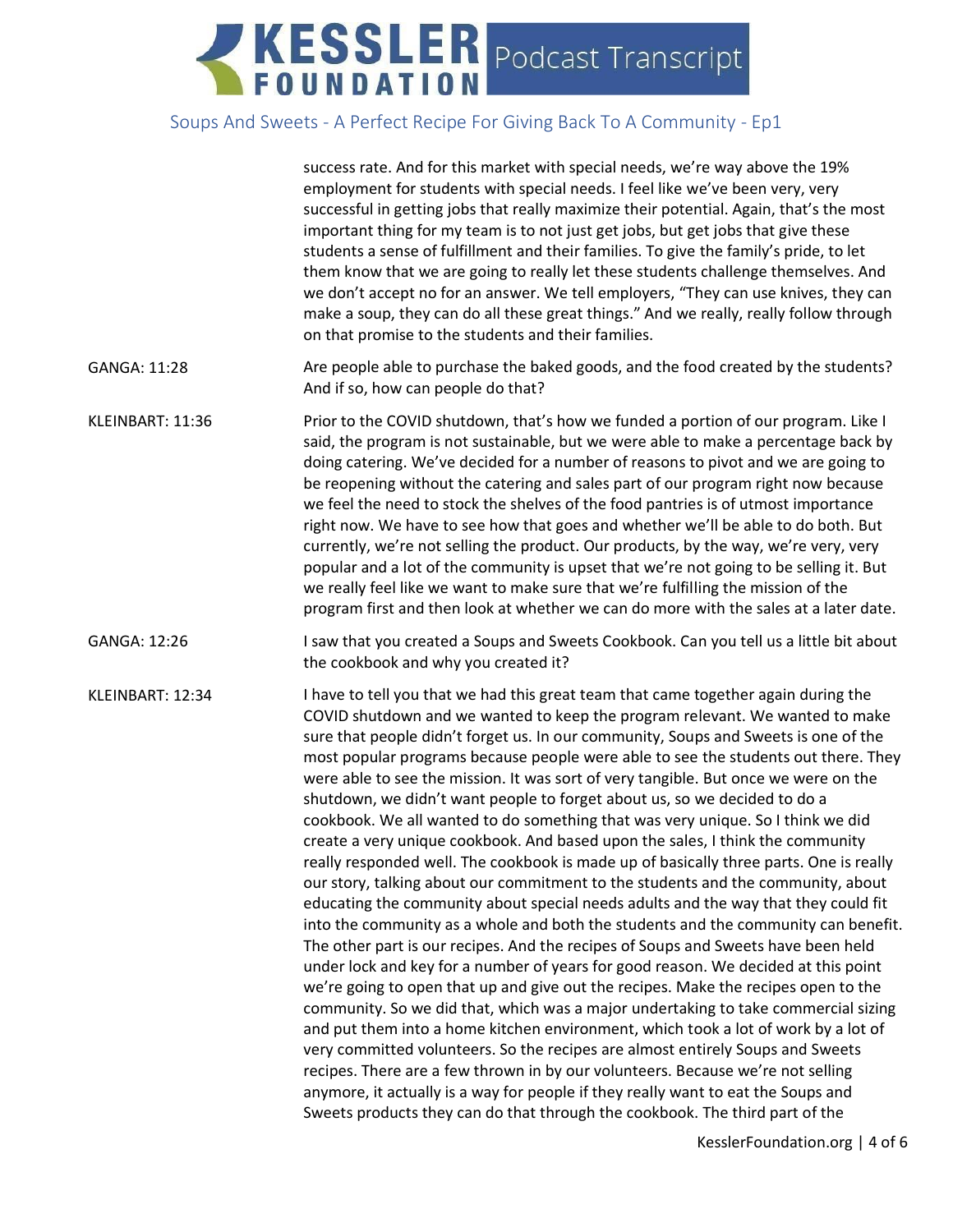|                  | cookbook is what I'm very, very proud of is where we took our curriculum and we put<br>it into a format for chefs of any level, and we started with basic things like knife skills,<br>weights and measures, how to crack an egg, how to whip cream, all of the basics. And<br>it really is a how-to. In all the cookbooks I've ever read in my life, and I've read a lot,<br>I'd never found anything quite like it where they really go into the basics. How to use<br>a dry measure versus a wet measure and how to use a scale and what's the difference<br>between weight and volume. And this is exactly what we teach our students we are<br>teaching to the community. And I find that that made this book very, very unique in<br>the cookbook market. And we've sold out. We did really, really well on the sales.                                                                                                                                                                                                                                                                                                                                                                                                                                                                                   |
|------------------|----------------------------------------------------------------------------------------------------------------------------------------------------------------------------------------------------------------------------------------------------------------------------------------------------------------------------------------------------------------------------------------------------------------------------------------------------------------------------------------------------------------------------------------------------------------------------------------------------------------------------------------------------------------------------------------------------------------------------------------------------------------------------------------------------------------------------------------------------------------------------------------------------------------------------------------------------------------------------------------------------------------------------------------------------------------------------------------------------------------------------------------------------------------------------------------------------------------------------------------------------------------------------------------------------------------|
| GANGA: 15:01     | I'm not surprised. I myself like to cook, so this sounds like something that I would<br>definitely want to use as well. So congratulations on that.                                                                                                                                                                                                                                                                                                                                                                                                                                                                                                                                                                                                                                                                                                                                                                                                                                                                                                                                                                                                                                                                                                                                                            |
| KLEINBART: 15:09 | Thank you. Thank you.                                                                                                                                                                                                                                                                                                                                                                                                                                                                                                                                                                                                                                                                                                                                                                                                                                                                                                                                                                                                                                                                                                                                                                                                                                                                                          |
| GANGA: 15:11     | Will the cookbook be available again for people to purchase if they're interested?                                                                                                                                                                                                                                                                                                                                                                                                                                                                                                                                                                                                                                                                                                                                                                                                                                                                                                                                                                                                                                                                                                                                                                                                                             |
| KLEINBART: 15:16 | So the answer currently is no. Again, we're pivoting to a more universal curriculum,<br>making much more products that are of the savory as opposed to the sweet, which is<br>what Soups and Sweets originally was. I am very confident that we will be writing a<br>second edition. Similar but different in that we're going to have much more savory<br>recipes. But that's not on the agenda for the immediate future.                                                                                                                                                                                                                                                                                                                                                                                                                                                                                                                                                                                                                                                                                                                                                                                                                                                                                     |
| GANGA: 15:43     | Gotcha. Well, I'll still be on the lookout for that because that sounds like it'll be just as<br>good as the first one. How do grants from donors like Kessler Foundation help the<br>program continue?                                                                                                                                                                                                                                                                                                                                                                                                                                                                                                                                                                                                                                                                                                                                                                                                                                                                                                                                                                                                                                                                                                        |
| KLEINBART: 15:55 | I'm not really involved in the financial issues of the program, but I do know that,<br>again, we've looked around. This program cannot be self-sustaining. We get from the<br>state a small stipend per student, but the cost of running the program is quite high.<br>We've done everything we can to shave the costs, especially now that we're going<br>back. Without donors, the program would not exist. I don't think that's hyperbole. It<br>really is important that we have our donors for this program. I think we do really well<br>compared to some other programs, actually in terms of what we do for ourselves. We<br>had the catering before and now we're trying to get grants to cover the food pantry.<br>But without the donations of our committed community, there would not be a Soups<br>and Sweets program. Unfortunately, I think that's why there's so few of these<br>programs around. And if you look into programs which call themselves culinary<br>training, they aren't really what we do. There's very few of the programs that actually<br>do what we do for the students at the highest level of learning and employment. So<br>we are very thankful for Kessler in many, many, many ways and we are there<br>hopefully going forward into the future as partners in this. |
| GANGA: 17:09     | So my last question for you, Cyndi, is why do you enjoy working for the Soups and<br><b>Sweets Culinary Training?</b>                                                                                                                                                                                                                                                                                                                                                                                                                                                                                                                                                                                                                                                                                                                                                                                                                                                                                                                                                                                                                                                                                                                                                                                          |
| KLEINBART: 17:18 | We happened to be videoing the students for something. And one of our students<br>who's actually one of the most difficult I've had because a lot of them want the<br>feeling of belonging in addition to being able to learn a skill. And she said, "The only<br>reason I get up in the morning is so I can come to Soups and Sweets." And I looked at<br>KesslerFoundation.org   5 of 6                                                                                                                                                                                                                                                                                                                                                                                                                                                                                                                                                                                                                                                                                                                                                                                                                                                                                                                      |
|                  |                                                                                                                                                                                                                                                                                                                                                                                                                                                                                                                                                                                                                                                                                                                                                                                                                                                                                                                                                                                                                                                                                                                                                                                                                                                                                                                |